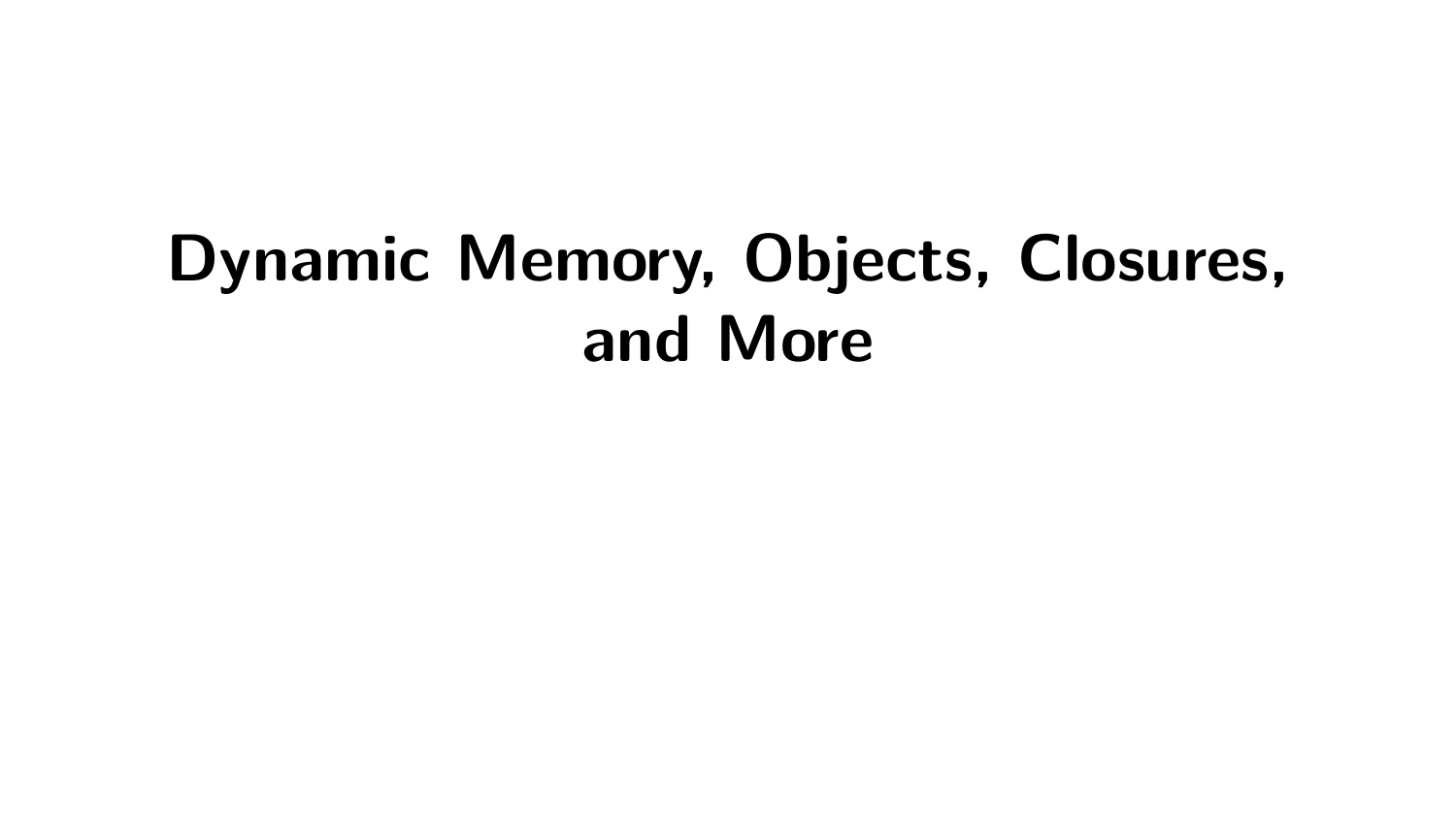# **Kinds of Memory in Compiled Programs**

| Program Data                       | Typical Machine Representation |
|------------------------------------|--------------------------------|
| intermediate values                | registers, stack               |
| local variables, parameters        | registers, stack               |
| return addresses of function calls | stack $(+ 1$ register)         |
| global variables                   | data segment, pre-allocated    |
| algebraic data type values         | dynamic heap                   |
| objects                            | dynamic heap                   |
| closures (first class functions)   | dynamic heap                   |

Pre-allocated memory has fixed size at compile time Stack can grow, but must shrink in the LIFO way

Heap is most general: allocate and deallocate in any order

 $\triangleright$  if we never de-allocate (as in the project), can use a stack separate from the stack for locals and returns

 $\rightsquigarrow$  out of memory unnecessarily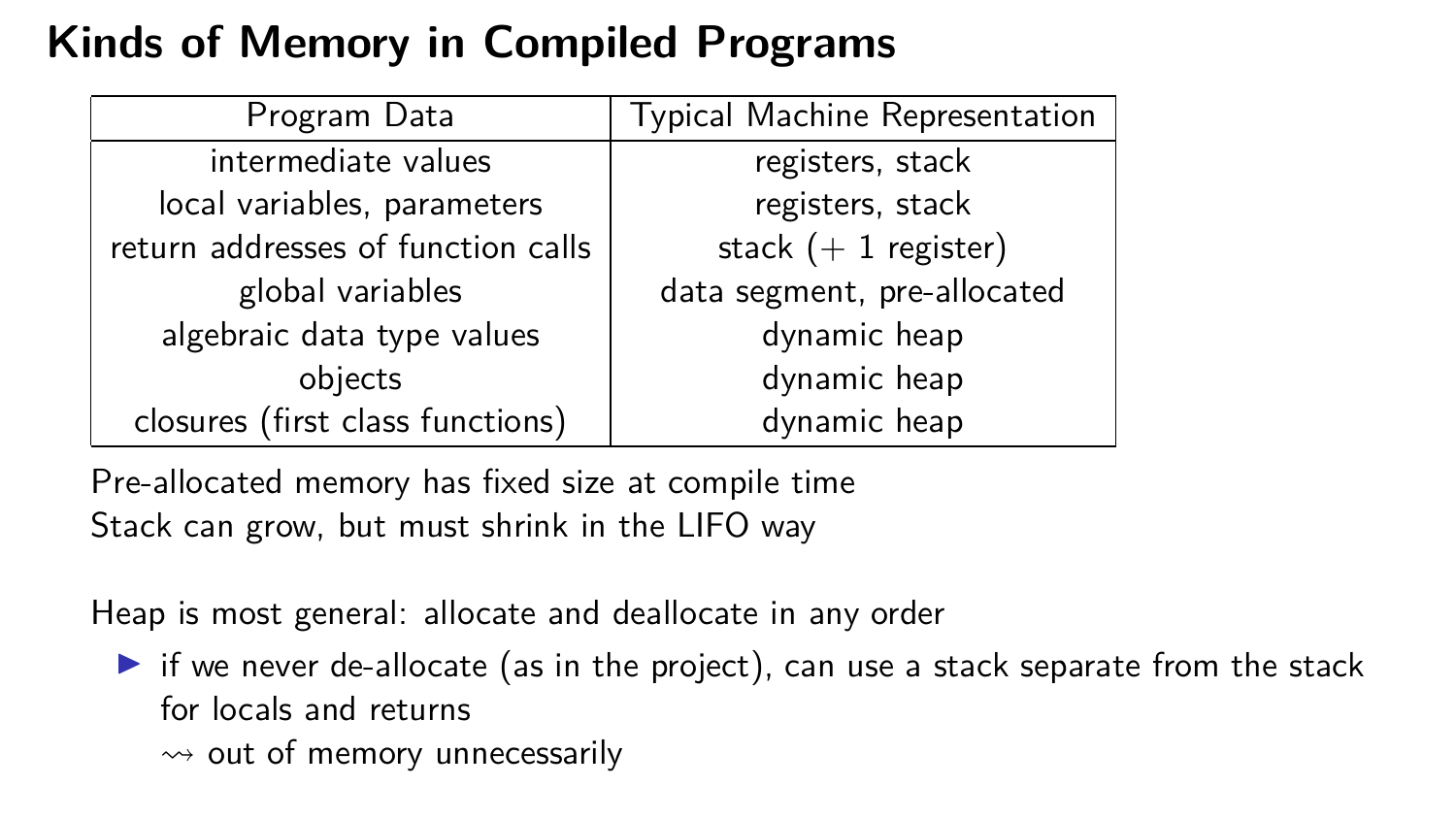## **Memory as Array**

Languages like C traditionally give full access to program memory through pointers that can be manipulated (and even write to stack!) In C, the heap can be implemented as a library with **malloc** and **free**, and that uses operating system calls to obtain large blocks of available memory, then treats them as

large arrays of bytes.

```
typedef struct node { // size 8 bytes
   int content; // offset 0
   struct node * next; // offset 4
} node_t;
head = malloc(sizeof(node_t)); // head = 8 bytes on heap
head \rightarrow content = 42; // RAM[head] = 42
second = malloc(sizeof(node_t)); // second = get 8bytes
head \rightarrow next = second; // RAM[head + 4] = second
```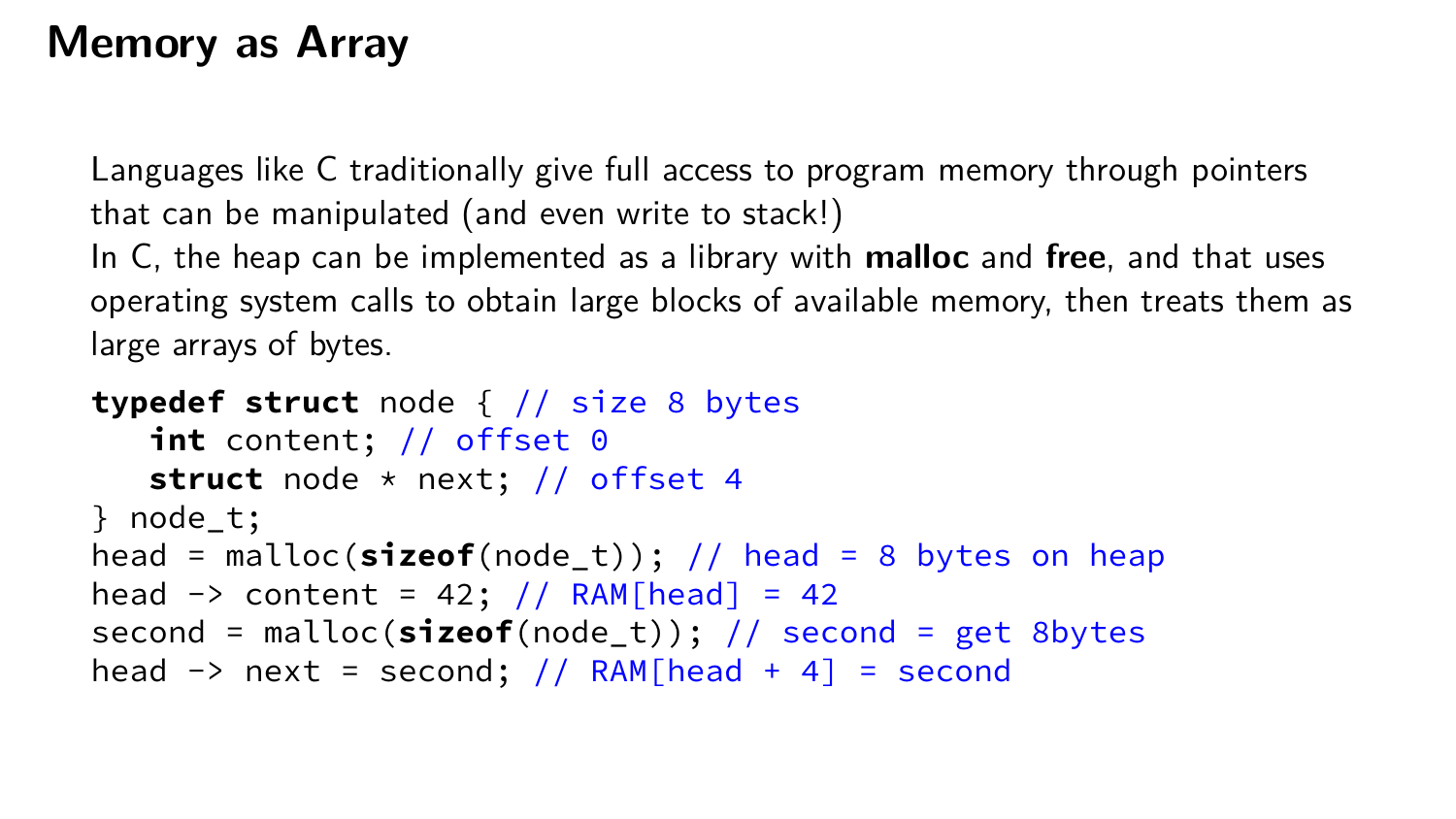## **Malloc and Free Using Free List**

Need to know which memory is used and which is fresh.

Because allocation and de-allocation is in any order, memory array has interleaved regions of allocated and free memory.

Approach:

- $\blacktriangleright$  allocated memory is responsibility of the program
- $\triangleright$  create a list of free blocks using only free memory!

What is free and unused memory for the application is a linked list data structure for the allocator

- $\blacktriangleright$  list elements are variable length: size stored in each block
- $\blacktriangleright$  allocation: find a sufficient block, split it, update the free list, return the split of part
- $\triangleright$  deallocation inserts the block into list, if possible merge with adjacent blocks See also:
	- $\blacktriangleright$  [Lectures of David August at This Link](https://www.cs.princeton.edu/courses/archive/fall07/cos217/lectures/14Memory-2x2.pdf)
	- D. Knuth, The Art of Computer Programming, Vol. 1, "Dynamic Storage Allocation"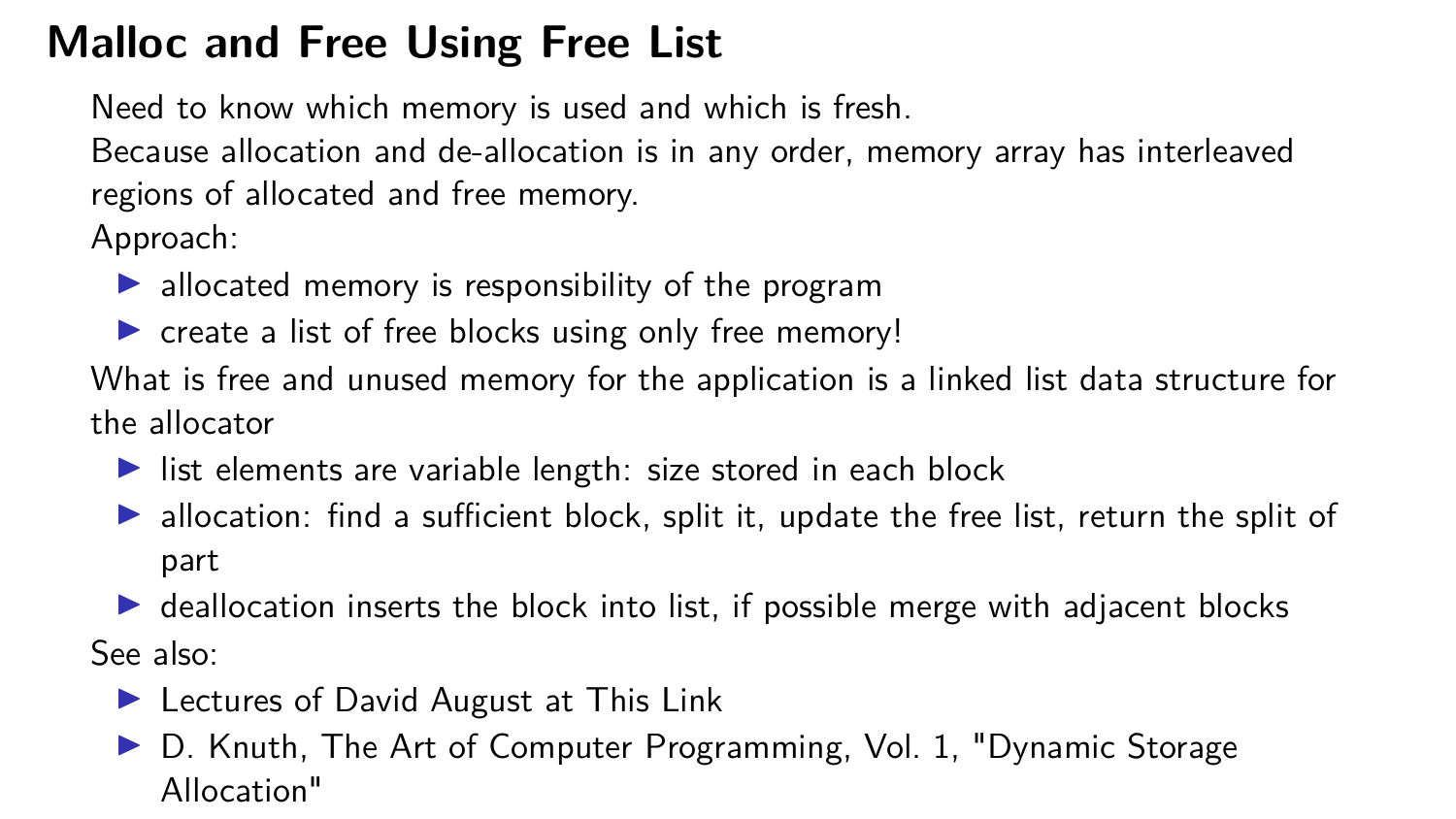## **Lack of Memory Safety**

Using pointers is flexible and easy to compile: emit memory access instructions and library calls to malloc and free.

 $\blacktriangleright$  but it is not memory safe!

```
long* x = malloc(...);
*x = 9876543;free(x);
// x is now dangling pointer
long* y = malloc(...);
xy = 1234567;// y might use part of same memory as x
\star x = 0:
// now *y may be changed and even corrupted
```
To ensure memory safety: cannot allow developer to use 'free' arbitrarily

 $\blacktriangleright$  we want automated memory management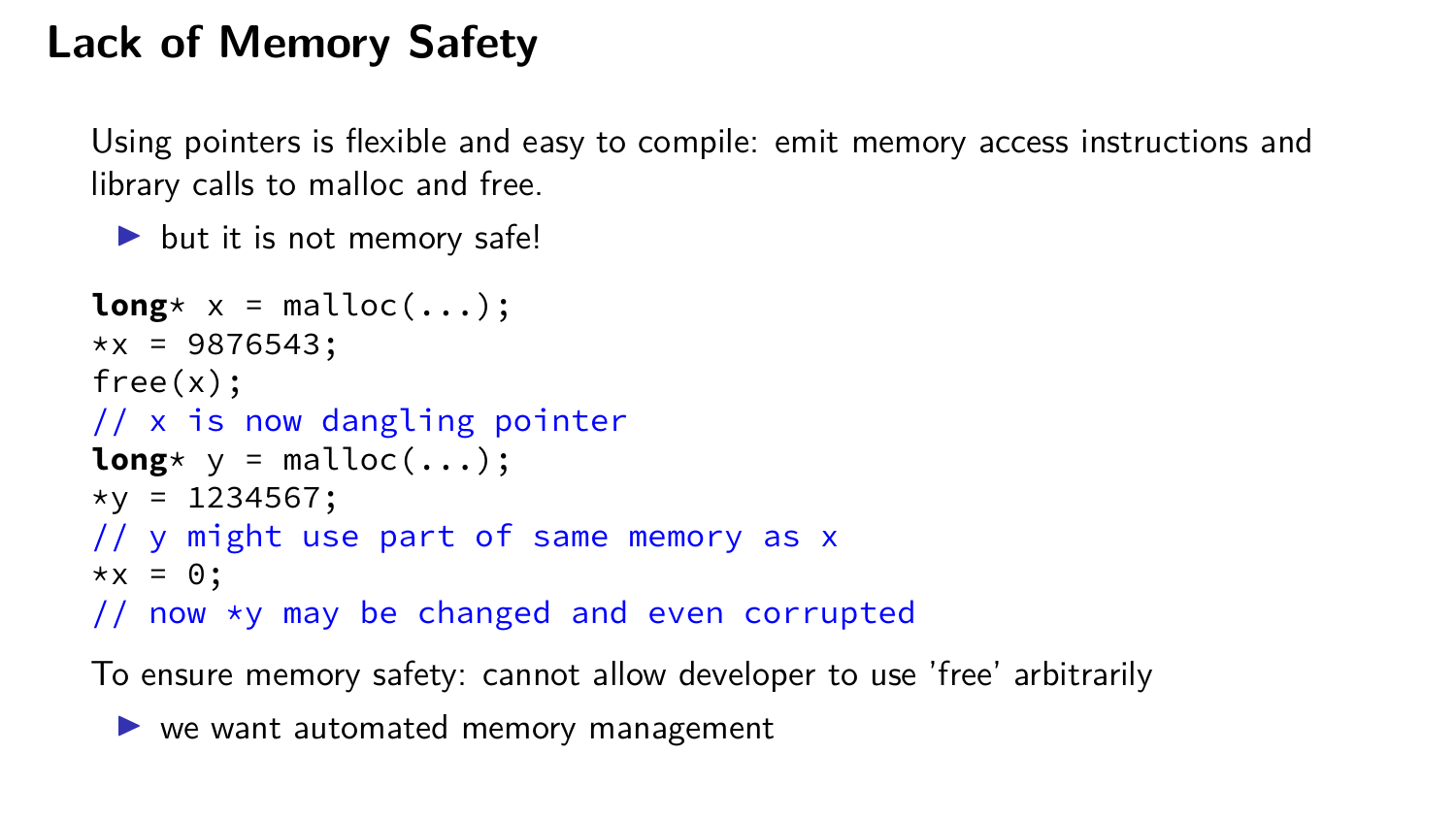#### **Automated Memory Management**

Reference counting: maintain a field in each heap object that counts how many references to this object exist.

 $x.f = v$ 

becomes:

```
x.f.count--;
if (x.f.count==0) deallocate(x.f)
y.count++;
x.f=y
```
Deallocation also decrements references and can recursively deallocate other objects. This works as long as there are no cycles.

See: [Automatic Reference Counting in Swift](https://developer.apple.com/library/content/documentation/Swift/Conceptual/Swift_Programming_Language/AutomaticReferenceCounting.html)

Forms of compile time reference counting in Rust: [Ownership,](https://doc.rust-lang.org/1.8.0/book/ownership.html) [References and](https://doc.rust-lang.org/1.8.0/book/references-and-borrowing.html) [Borrowing](https://doc.rust-lang.org/1.8.0/book/references-and-borrowing.html)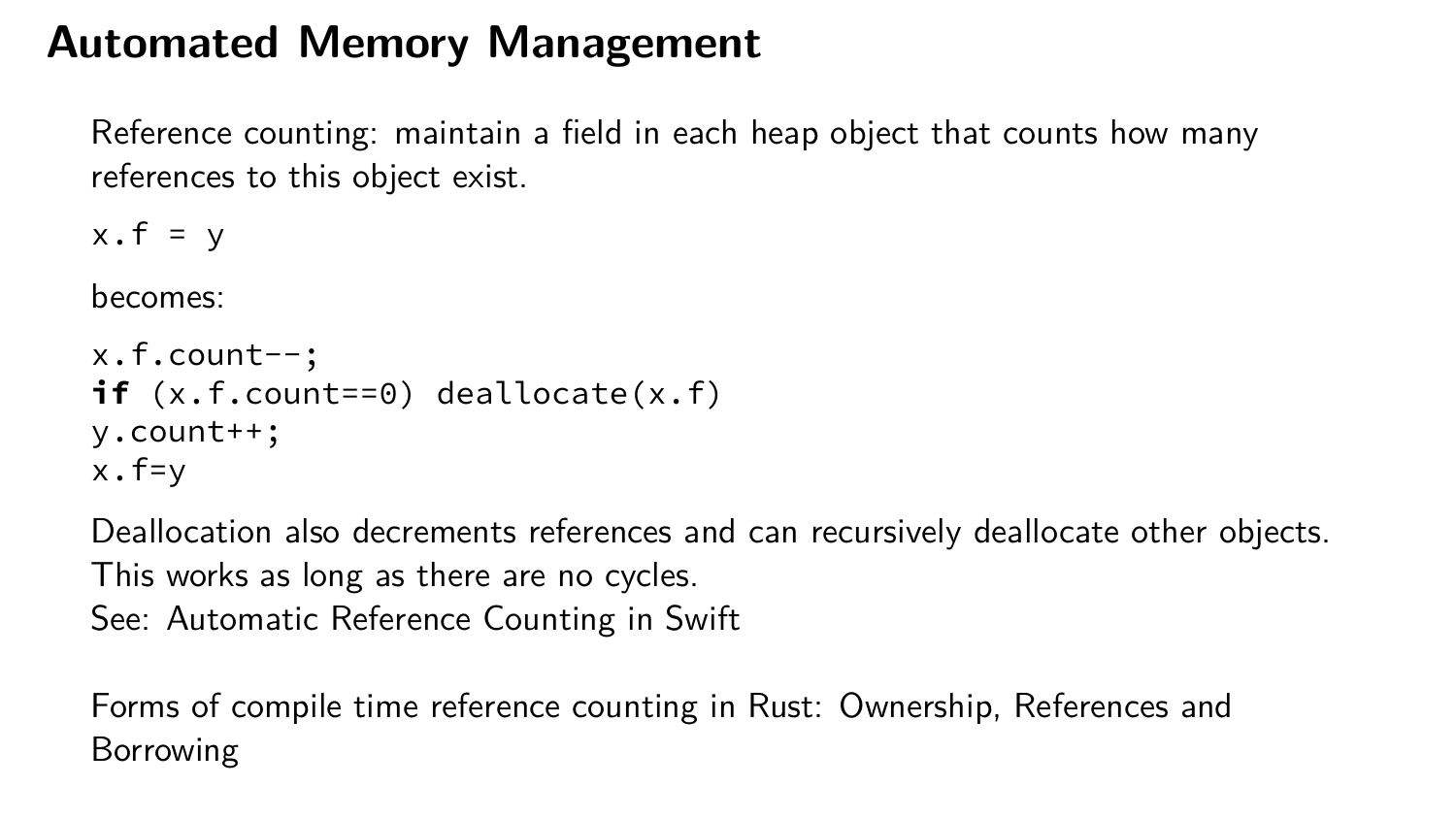## **Garbage Collection**

To automatically collect cyclic data structures and convenient functional programming with sharing data we use garbage collection (already introduced in LISP). Periodically mark all objects reachable from global and local variables of all stack frames, free up the rest as garbage

Two main types of garbage collection algorithms:

- **If** mark and sweep: mark all reachable objects and put them in a free list (good if there is little garbage, but suffers from fragmentation)
- $\triangleright$  copying collector: use twice the space, after marking copy all useful data into a separate region and put blocks next to each other

Generational collector: organize objects by generations, collect newly allocated objects more often, if they survive multiple collections, promote them to older generation. Typically used in Java: generational parallel copying collector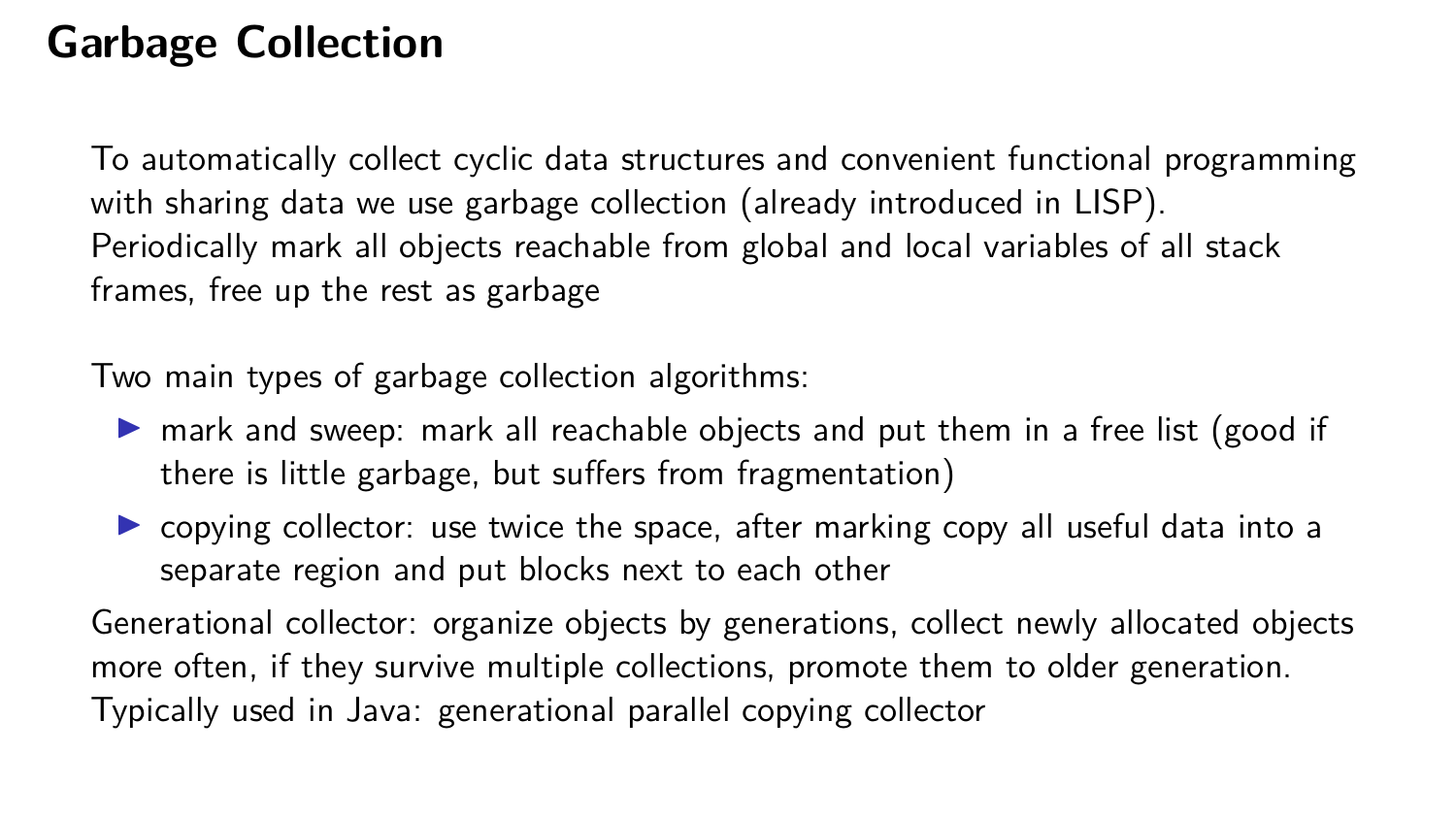#### **Compiler Support for Garbage Collection**

Collector needs to know:

- $\triangleright$  how to find roots in global variables, stack, registers (or ensure references are never only in registers)
- $\triangleright$  how to follow (non-weak) references through objects

For this, some amount of run-time type information is needed. Generational GC may need to traverse all older generations to know what is alive in new generation. To speed this up, GC can use information that ensures that certaing groups of objects do not point to newer generation. To maintain that information, compiler may need to instrument all writes of object fields, with overhead similar to that of reference counting.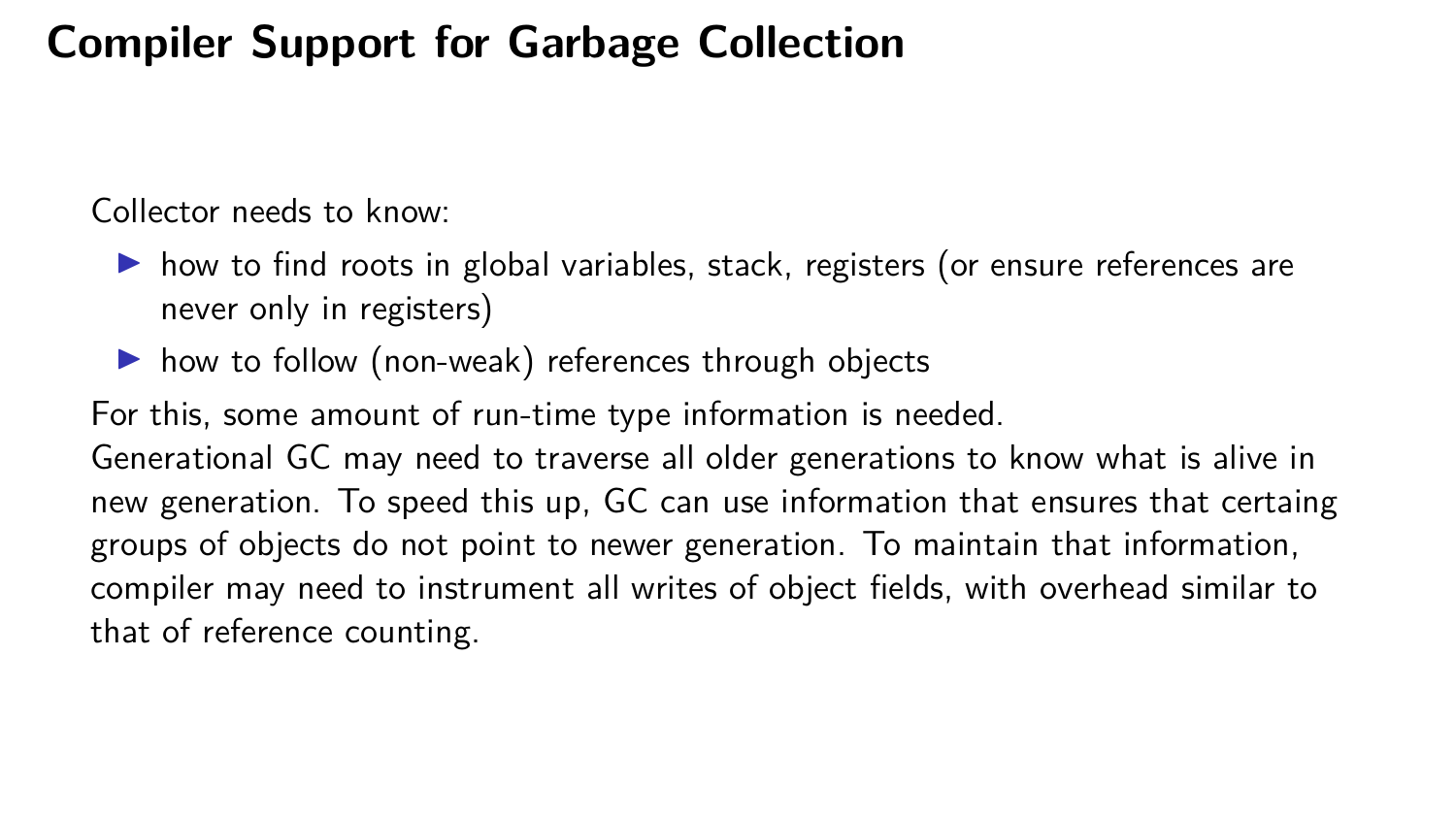# **Dynamic Dispatch**

Dynamic dispatch is key to object-oriented languages (and can be used to implement higher-order functions).

```
class Animal {
 def noise = "squeak!"
 def muchNoise = noise + noise
}
class Dog extends Animal {
 override def noise = "aw!"
}
d = new Dog
d.muchNoise
```

```
res0: String = aw!aw!
```
Compilation of muchNoise cannot make a direct call to method that returns "squeak!" but must invoke whatever method is most specific to the dynamic type of the object given by new declaration.  $\rightsquigarrow$  [virtual method table](https://en.wikipedia.org/wiki/Virtual_method_table)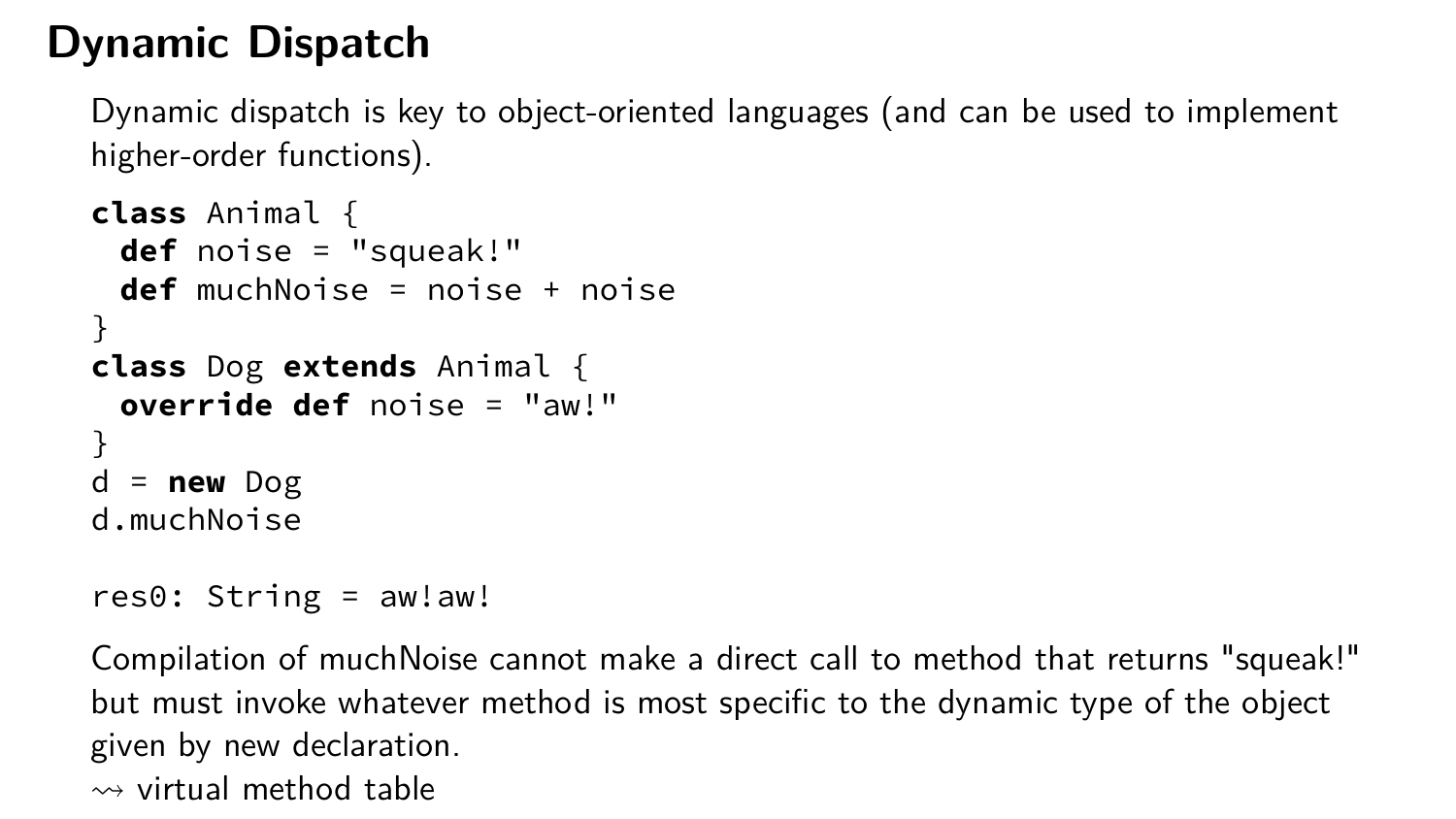## **Dynamic Dispatch Implementation**

```
type Animal = struct { vtable : FunPtrs[] }
```

```
def Animal_noise(this:Animal) = return "squeak!"
def Animal_muchNoise(this:Animal) =
 (this -> vtable)[0](this) +
 (this -> vtable)[0](this)
```

```
type Dog = struct { vtable : FunPtrs[] }
```

```
def Dog_noise(this:Dog) = return "aw!"
```

```
Animal vtable[] = { Animal noise, Animal muchNoise }
Dog vtable[] = { Dog noise, Animal muchNoise }
```

```
d = \text{malloc}(Dog)d \rightarrow vtable = Dog vtable
(d \rightarrow vtable)[1](d) // 1 is the index of muchNoise
```
Virtual methods calls have one extra indirection (even more in case of multiple in  $e$  multiple in  $\mathbf{e}$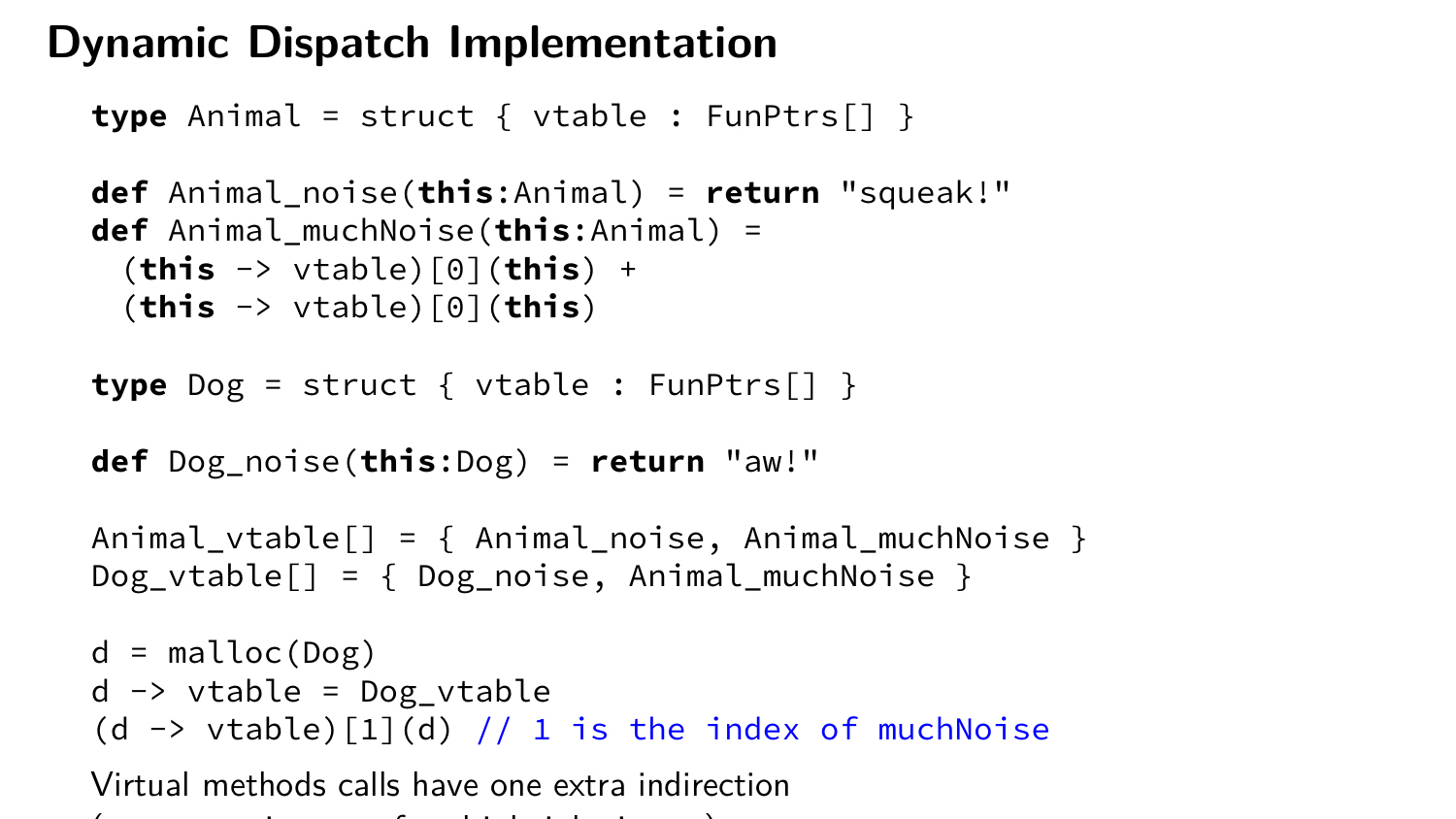#### **First-Class Functions as Objects: Capturing Vals**

```
val f = \{val \times = 42((y:Int) => x + y) // Closure_1
}
f(20)
```
becomes:

```
abstract class Function[A-,B+] {
 def apply(x:A): B
}
class Closure_1(x:Int) extends Function {
 def apply(y: Int): Int = x + y}
val f = \{val x = 42new Closure 1(x)}
f.apply(20)
```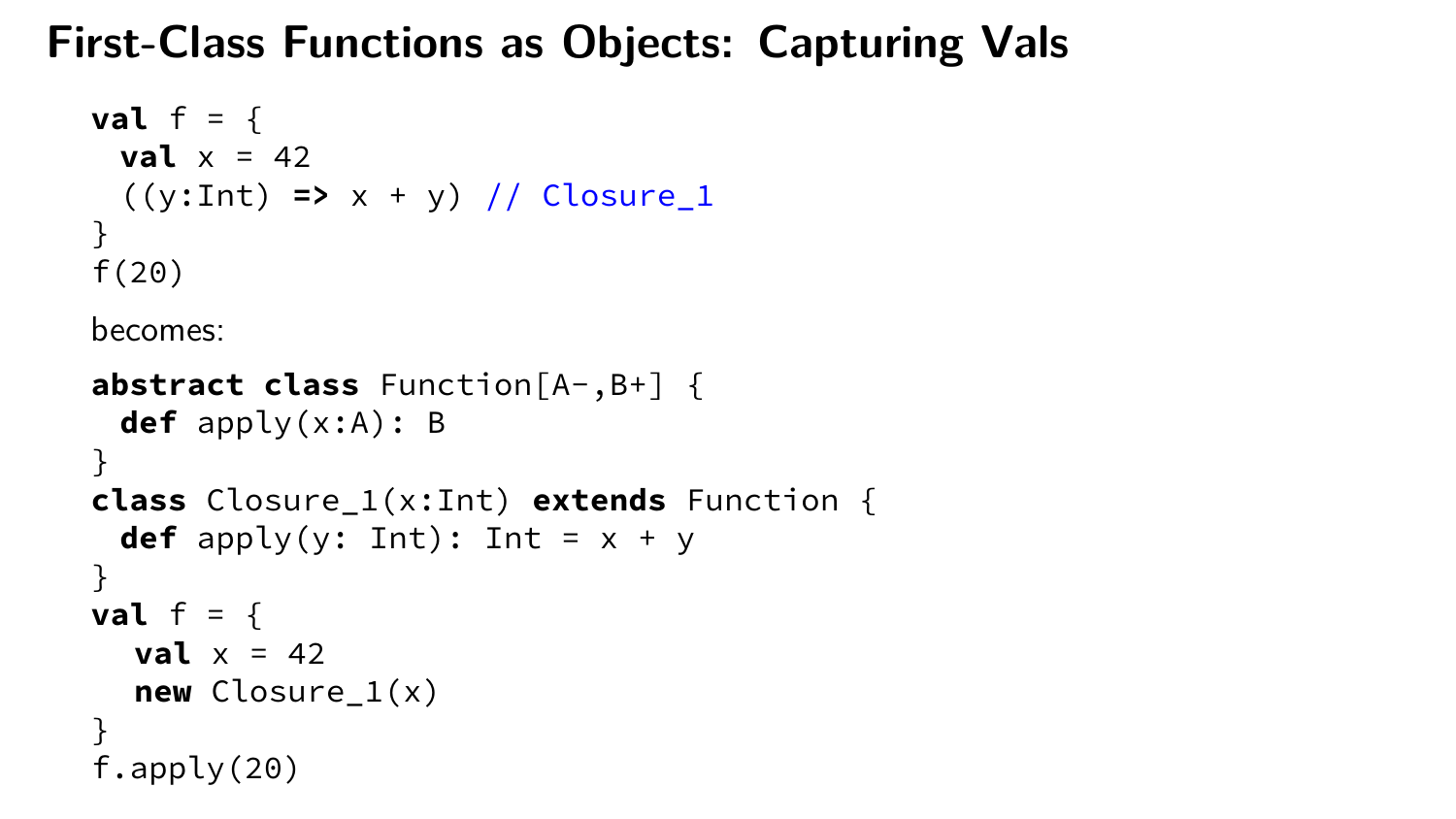## **Capturing Vars**

```
val f = { // Block_2
 var x = 42((y:Int) => x + y; x++) // Closure_2
}
f(20) + f(0)
```
becomes:

```
class Block_2_Vars { var x: Int = _ }
class Closure_2(block: Block_2_Vars) extends Function {
 def apply(y: Int): Int = { block.x + y; block.x++ }
}
val f = \{val block2 = new Block_2_Vars
  block2. x = 42new Closure_2(block2)
}
f.\text{apply}(20) + f.\text{apply}(0)
```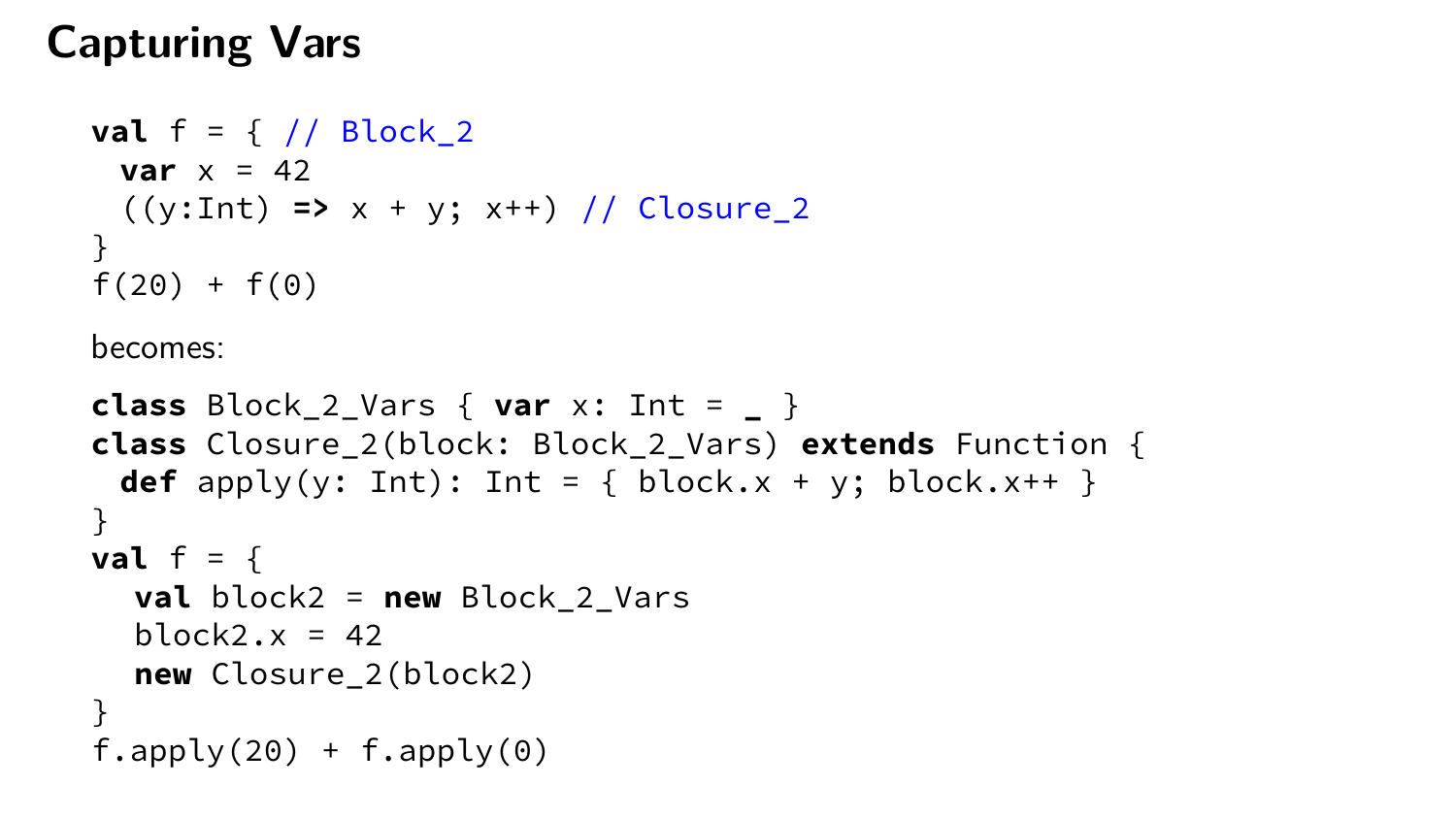# **Lazy Values**

Lazy values can avoid/postpone computation:

```
lazy val wikipediaSize = computeSize(wikipedia)
lazy val worldPop = computePopulation(world)
wikipediaSize / 1024
```
Simple implementation (for real one, see CS-302)

```
class Lazy[A](computation: () => A) {
 var cached: A = _
 var defined: Boolean = false
 def force: A = \{if (!defined) {
    cached = computation(())defined= true
   }
   cached
 }
}
val wikipediaSize = Lazy(() => computeSize(wikipedia))
val worldPop = Lazy(() => computePopulation(world))
```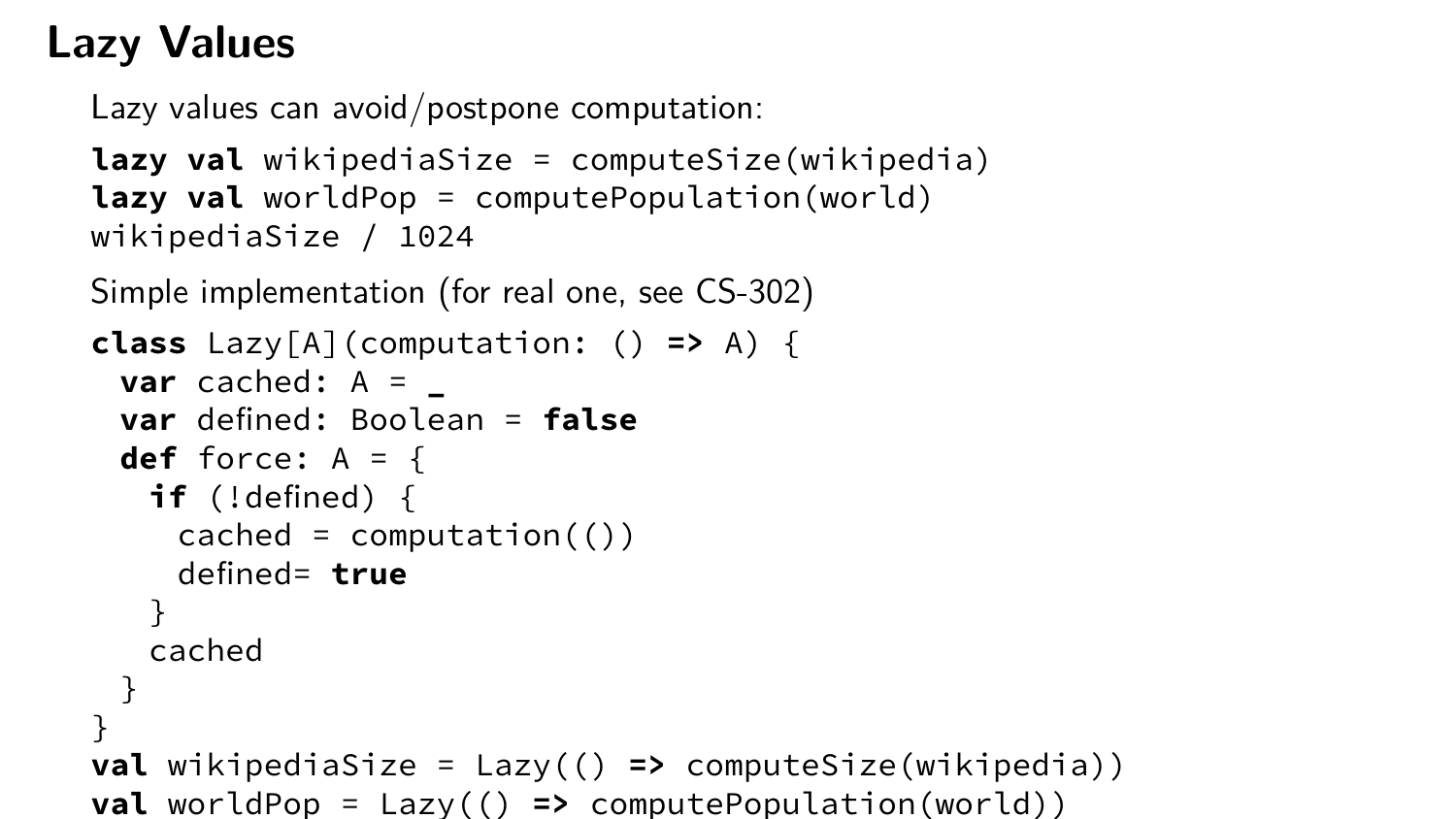#### **Lazy Values as Default**

Call by value breaks substitution principle, even for pure E,

{ **val** x = E; F}

may loop in some cases when replacing x

 ${F[x:=E]}$ 

would end up not touching E and thus terminate.

A more declarative approach is to say all val-s and parameters are lazy - approach taken by Haskell. But accessing lazy values is expensive (even after they are evaluated) One solution: **strictness analysis** that determines ahead of time that some parameter is **always** accessed, so it can be passed by value.

- $\triangleright$  dual to initialization analysis: function parameter is strict if all branches use it
- $\blacktriangleright$  need to define it for higher-order functions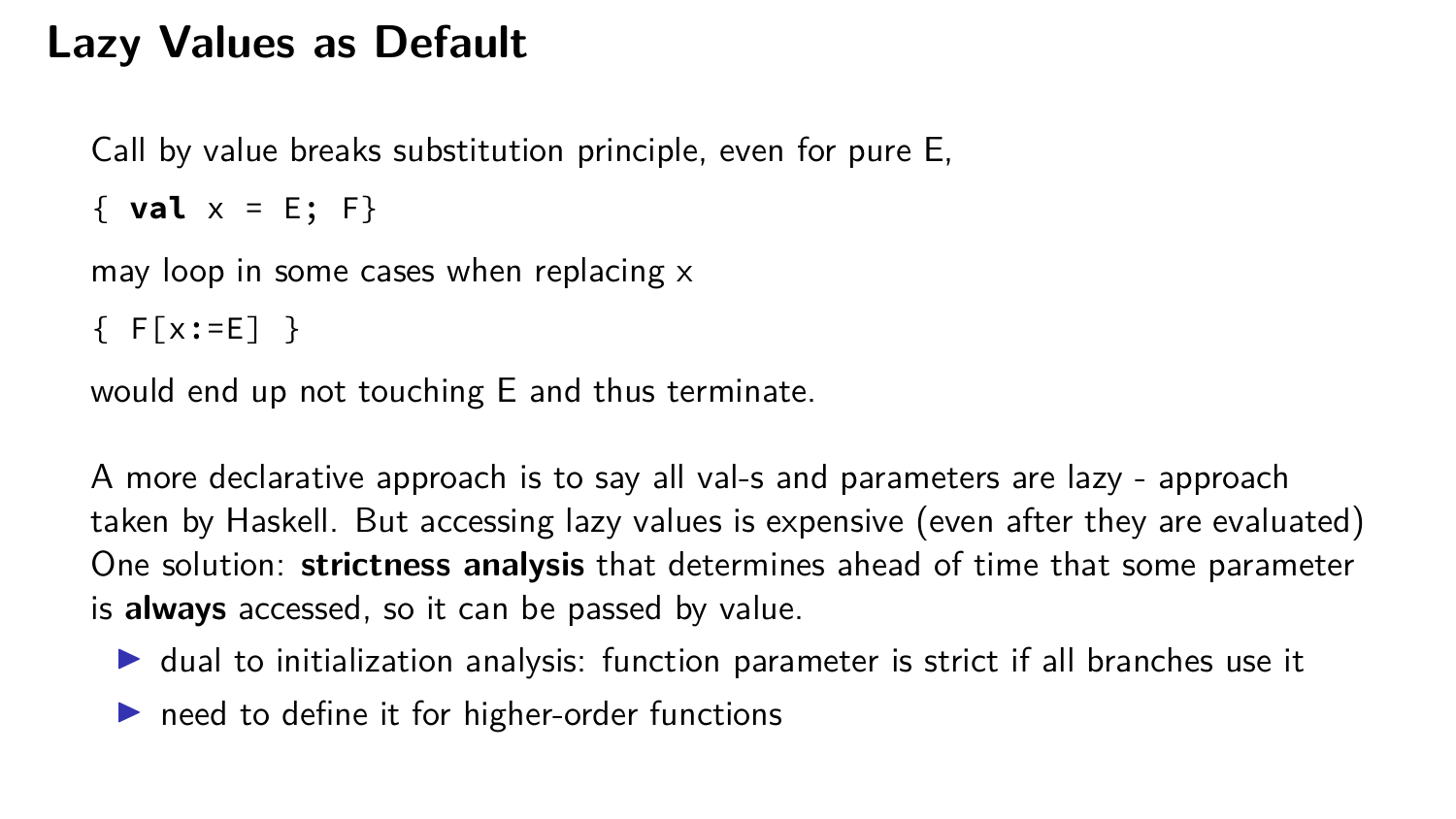# **Compiling Logic Programming**

In lazy evaluation we do not know if we will use a value, but in logic programming languages such as Prolog we do not even know which values are inputs and which ones are outputs.

Execution is often using [Warren Abstract Machine \(WAM\)](https://en.wikipedia.org/wiki/Warren_Abstract_Machine) that supports backtracking and instructions for unification.

To make logic programs faster, there exist (type inference as well as) **mode analysis** that computes functional dependencies saying that certain values can be computed as function of others, and thus compiler can pre-generate functions that correspond to every direction of relation.

Further reading:

- $\triangleright$  [Constraint-Based Mode Analysis of Mercury](http://lara.epfl.ch/w/_media/cc09:modeanalysisoverton.pdf)
- $\triangleright$  [An overview of Ciao and its design philosophy](https://doi.org/10.1017/S1471068411000457)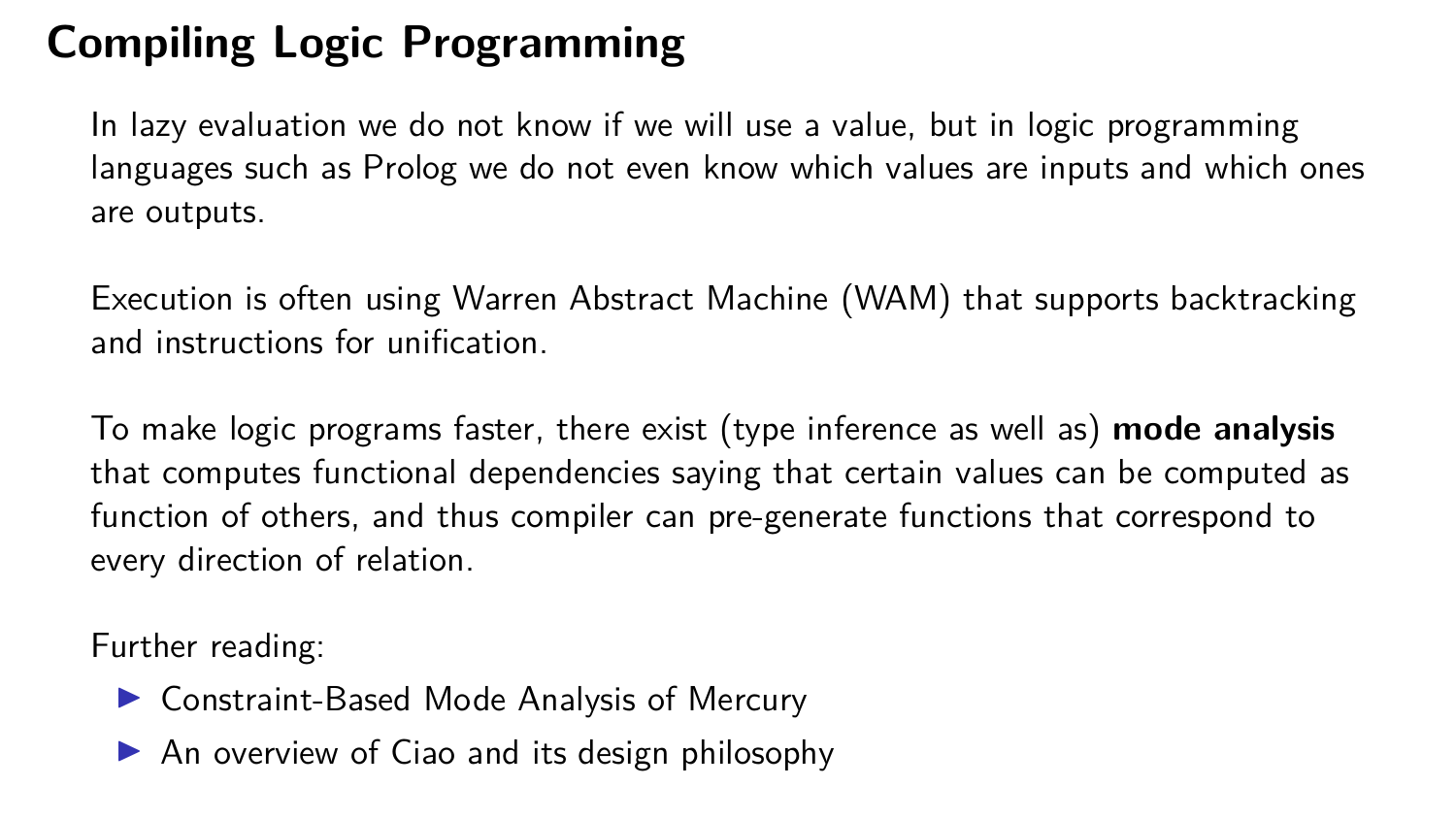## **Code Specialization**

By partially evaluating program at compile time, we can specialize its parts and generate more efficient code.

Such transformation can be done automatically or under user control using, for example, staged computation, macros, templates.

```
def fold(l: List[A], b: B, f : (A,B) => B): B = l match {
  case Nil => b
  case x::xs => f(x, fold(xs,b,f))
}
fold(l, 0, _ + _)
⇓
def foldZeroPlus(l: List[A]): B = l match {
  case Nil => 0
  case x::xs => x + foldZeroPlus(xs) // no closure
}
foldZeroPlus(l)
```